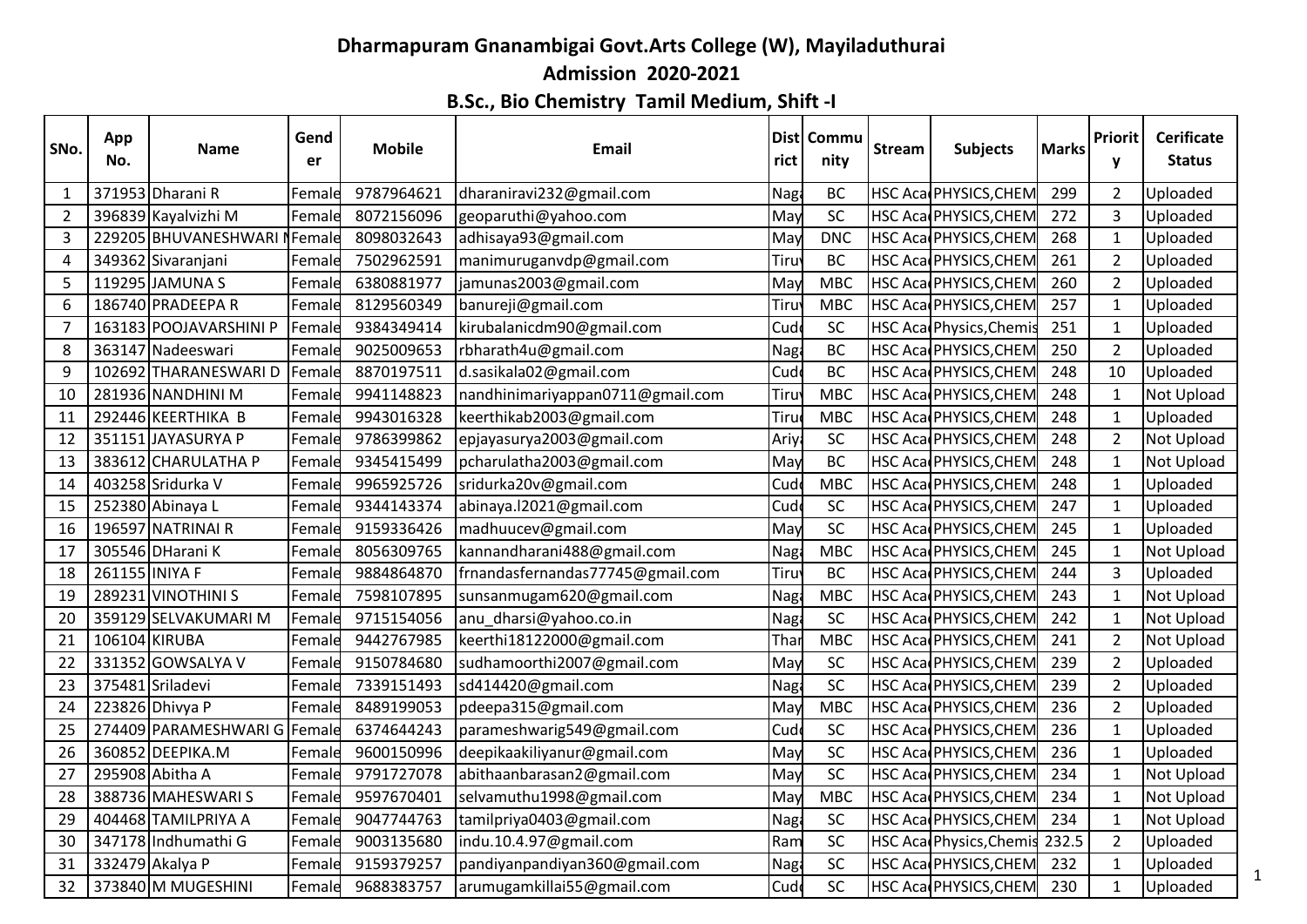| SNo. | App<br>No.    | <b>Name</b>                    | Gend<br>er | <b>Mobile</b> | Email                                | rict        | Dist   Commu<br>nity | <b>Stream</b> | <b>Subjects</b>                | <b>Marks</b> | Priorit<br>y   | <b>Cerificate</b><br><b>Status</b> |
|------|---------------|--------------------------------|------------|---------------|--------------------------------------|-------------|----------------------|---------------|--------------------------------|--------------|----------------|------------------------------------|
| 33   |               | 383492 INDHUMATHIS             | Female     | 9047159177    | indhu8102003@gmail.com               | Cud         | SC                   |               | HSC Aca PHYSICS, CHEM          | 230          | $\mathbf 1$    | Uploaded                           |
| 34   |               | 285268 Kaviya S                | Female     | 7373954451    | ssthiyagu24@gmail.com                | Thai        | <b>BC</b>            |               | HSC Aca PHYSICS, CHEM          | 228          | 1              | Uploaded                           |
| 35   |               | 317144 MADHUMITHA B            | Female     | 9677655995    | madhu1998ammu@gmail.com              | Nag         | <b>MBC</b>           |               | HSC Aca PHYSICS, CHEM          | 228          | $\overline{2}$ | Uploaded                           |
| 36   |               | 171765 BOWYA B                 | Female     | 9790143257    | balasundarambowya@gmail.com          | Tiru        | SC                   |               | HSC Aca PHYSICS, CHEM          | 227          | $\mathbf{1}$   | Uploaded                           |
| 37   |               | 279623 DEVADHARSHINI G Female  |            | 9345875450    | kaviyapriyadharshini79@gmail.com     | Tiru        | SC                   |               | HSC Aca PHYSICS, CHEM          | 225          | 1              | Uploaded                           |
| 38   |               | 407282 DURGA DEVI              | Female     | 6381341038    | durga12345@gamil.com                 | May         | SC                   |               | HSC Aca PHYSICS, CHEM          | 225          | 3              | Uploaded                           |
| 39   |               | 104031 J.DHEEPARANI            | Female     | 9655362661    | vijayalakshmi11072000@gmail.com      | Naga        | BC                   |               | HSC Aca PHYSICS, CHEM          | 223          | 3              | Uploaded                           |
| 40   |               | 388568 Sivaranjani R           | Female     | 9788571862    | sivaranjanirama14@gmail.com          | Tiru        | SC                   |               | HSC Aca PHYSICS, CHEM          | 222          | 3              | Uploaded                           |
| 41   |               | 372081 ABINAYA K               | Female     | 6369918980    | abipradeep2002@gmail.com             | May         | <b>MBC</b>           |               | HSC Aca PHYSICS, CHEM          | 221          | 3              | Uploaded                           |
| 42   |               | 232787 Soundhariya             | Female     | 9843111499    | sowndhariya2003@gmail.com            | Naga        | BC                   |               | HSC Aca PHYSICS, CHEM          | 219          | $\overline{2}$ | Uploaded                           |
| 43   |               | 416343 THIRISHA R              | Female     | 8344212253    | thirisharamesh123@gmail.com          | Nag         | SC                   |               | HSC Aca PHYSICS, CHEM          | 219          | $\overline{2}$ | Not Upload                         |
| 44   | 327886 Aarthi |                                | Female     | 8682098537    | sdtdharmadurai@gmail.com             | May         | <b>SC</b>            |               | HSC Aca PHYSICS, CHEM          | 218          | $\mathbf{1}$   | Uploaded                           |
| 45   |               | 251074 ARTHI S                 | Female     | 7868823594    | aarthisivasubramaniyan2001@gmail.com | Tiru        | <b>SC</b>            |               | HSC Aca Biology, Physics 217.5 |              | $\overline{2}$ | Uploaded                           |
| 46   |               | 232101 Abinaya G               | Female     | 9361732145    | abinayagovindaraj1503@gmail.com      | Tiru        | <b>BC</b>            |               | HSC Aca PHYSICS, CHEM          | 217          | $\mathbf{1}$   | Uploaded                           |
| 47   |               | 403096 Sangamithirai           | Female     | 9942826422    | sangamithiraikannan2003@gmail.com    | May         | <b>MBC</b>           |               | HSC Aca PHYSICS, CHEM          | 217          | $\overline{2}$ | Not Upload                         |
| 48   |               | 191793 KISHALLA P              | Female     | 9751209908    | rameshvnr250686@gmail.com            | May         | SC                   |               | HSC Aca PHYSICS, CHEM          | 216          | $\mathbf{1}$   | Uploaded                           |
| 49   |               | 256196 SUGANTHIRANI            | Female     | 9600945686    | maheswrimurugesansrihari@gmail.com   | May         | <b>MBC</b>           |               | HSC Aca PHYSICS, CHEM          | 216          | $\overline{2}$ | Uploaded                           |
| 50   |               | 319367 Vembarasi R             | Female     | 9488003913    | rajainiya1106@gmail.com              | Tiru        | BC                   |               | HSC Aca PHYSICS, CHEM          | 215          | 4              | Not Upload                         |
| 51   | 391055 Anu S  |                                | Female     | 9791874268    | anu10052002@gmail.com                | Cud         | SC                   |               | HSC Aca Physics, Chemis        | 215          | $\overline{2}$ | Not Upload                         |
| 52   |               | 408663 VEMBARASIR              | Female     | 9597337539    | 17iniyan@gmail.com                   | Tiru        | <b>BC</b>            |               | HSC Aca PHYSICS, CHEM          | 215          | 3              | Uploaded                           |
| 53   |               | 217117 Abinaya Sri.i           | Female     | 9994271641    | asri88557@gmail.com                  | Nag         | <b>MBC</b>           |               | HSC Aca PHYSICS, CHEM          | 214          | $\overline{2}$ | Not Upload                         |
| 54   |               | 373267 SHARMILAPRIYA K         | Female     | 9944109473    | sharmilapriya2003@gmail.com          | Cud         | <b>MBC</b>           |               | HSC Aca PHYSICS, CHEM          | 214          | $\overline{2}$ | Uploaded                           |
| 55   |               | 274643 SHOBANA DEVI K          | Female     | 9787596450    | kkannan6800@gmail.com                | Naga        | <b>MBC</b>           |               | HSC Aca PHYSICS, CHEM          | 213          | $\overline{2}$ | Not Upload                         |
| 56   |               | 283724 Thrisha V D             | Female     | 9865452713    | thrishaveera06@gmail.com             | Tiru        | BC                   |               | HSC Aca PHYSICS, CHEM          | 213          | $\mathbf{1}$   | Not Upload                         |
| 57   |               | 287212 Aarthi K                | Female     | 8940857585    | aarthikajendhiran27@gmail.com        | Tiru        | <b>BC</b>            |               | HSC Aca PHYSICS, CHEM          | 213          | $\overline{2}$ | Not Upload                         |
| 58   |               | 296062 MEERA K                 | Female     | 9943077855    | manimaran125@gmail.com               | Cud         | SC                   |               | HSC Aca PHYSICS, CHEM          | 213          | $\mathbf{1}$   | <b>Not Upload</b>                  |
| 59   |               | 339927 UBASHALINI              | Female     | 8270550455    | ubashalinib@gmail.com                | Tiruy       | <b>MBC</b>           |               | HSC Aca PHYSICS, CHEM          | 210          | $\mathbf{1}$   | Not Upload                         |
| 60   |               | 414126 KAMALI T                | Female     | 9943219042    | kamalitk363@gmail.com                | Kalla       | <b>MBC</b>           |               | HSC Aca PHYSICS, CHEM          | 210          | $\overline{2}$ | Uploaded                           |
| 61   |               | 189807 M DHIVYA                | Female     | 6385431714    | rajasozhan33@gmail.com               | Cud         | SC                   |               | HSC Aca PHYSICS, CHEM          | 209          | $\mathbf 1$    | Not Upload                         |
| 62   |               | 253623 RANJITHA                | Female     | 9751337045    | mkranjitha2003@gmail.com             | May         | SC                   |               | HSC Aca PHYSICS, CHEM          | 209          | 1              | Uploaded                           |
| 63   |               | 395364 Anitha E                | Female     | 8056330774    | anithaeakambaram2003@gmail.com       | Naga        | BC                   |               | HSC Aca PHYSICS, CHEM          | 209          | $\mathbf{1}$   | Not Upload                         |
| 64   |               | 262593 Abinaya S               | Female     | 9965740727    | teachkalai@gmail.com                 | May         | SC                   |               | HSC Aca PHYSICS, CHEM          | 208          | $\overline{2}$ | Not Upload                         |
| 65   |               | 289984 PRIYADHARSHINI M Female |            | 9150523357    | priyadharshinimari0201@gmail.com     | May         | <b>MBC</b>           |               | HSC Aca PHYSICS, CHEM          | 208          | $\overline{2}$ | Uploaded                           |
| 66   |               | 312047 RANJITHA                | Female     | 9047391036    | raviranjitha484@gmail.com            | <b>Nagi</b> | SC                   |               | HSC Aca PHYSICS, CHEM          | 208          | $\mathbf{1}$   | Not Upload                         |
| 67   |               | 384949 ABITHA A                | Female     | 9344026488    | abithasathya2003@gmail.com           | Ariya       | SC                   |               | HSC Aca PHYSICS, CHEM          | 208          | 1              | Not Upload                         |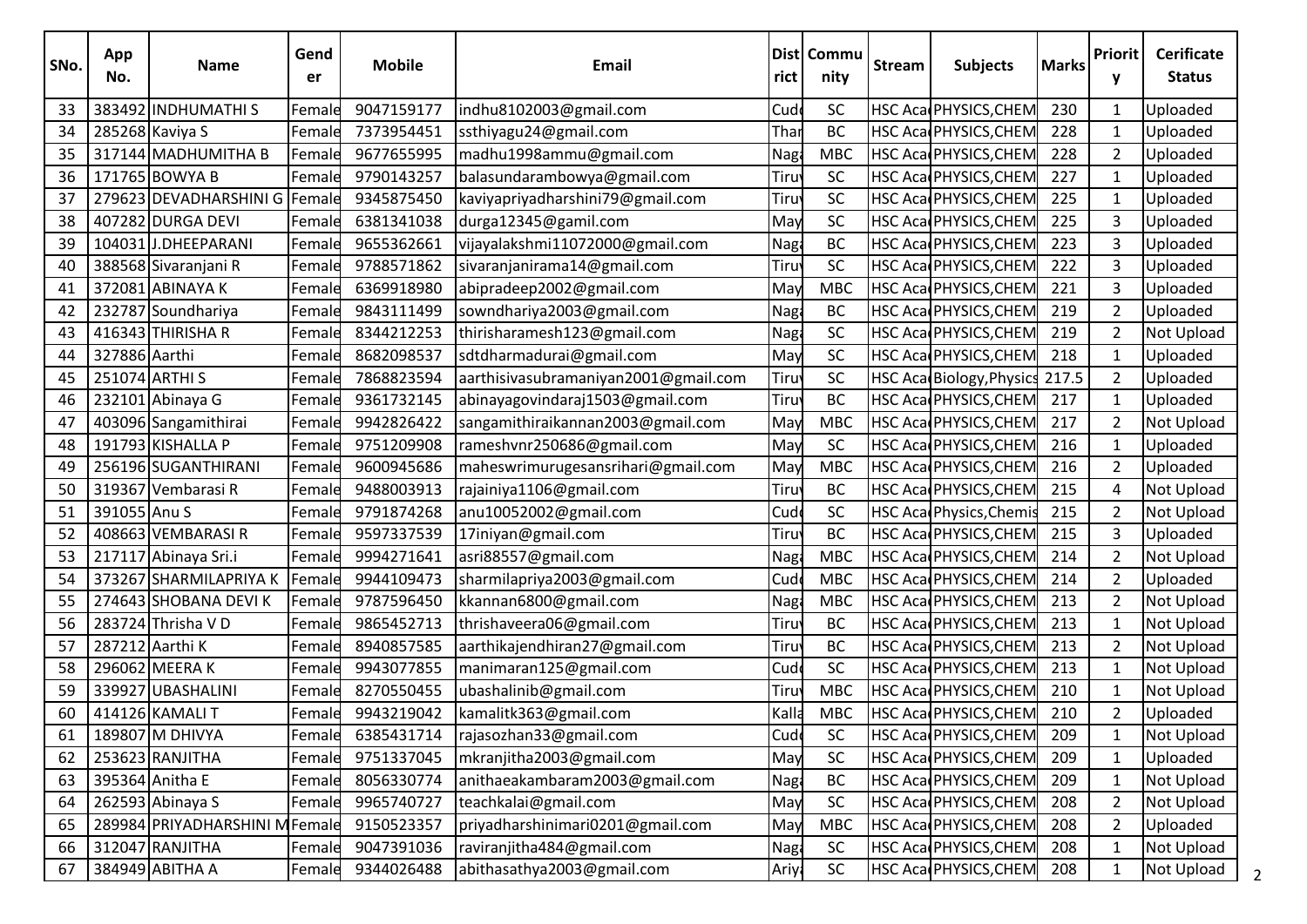| SNo.           | App<br>No.    | <b>Name</b>            | Gend<br>er | <b>Mobile</b> | Email                               | rict  | Dist Commu<br>nity | <b>Stream</b> | <b>Subjects</b>       | <b>Marks</b> | Priorit<br>y   | <b>Cerificate</b><br><b>Status</b> |
|----------------|---------------|------------------------|------------|---------------|-------------------------------------|-------|--------------------|---------------|-----------------------|--------------|----------------|------------------------------------|
| 68             |               | 390687 ARULPRIYA S     | Female     | 9384934271    | manikandans1873@gmail.com           | May   | SC                 |               | HSC Aca PHYSICS, CHEM | 208          | $\overline{2}$ | Not Upload                         |
| 69             |               | 400751 MONISHA M       | Female     | 8760776100    | monishams223@gmail.com              | May   | SC                 |               | HSC Aca PHYSICS, CHEM | 208          | 3              | Not Upload                         |
| 70             |               | 262334 PARVATHI M      | Female     | 9942616713    | parvathimurugan06@gmail.com         | Cud   | <b>MBC</b>         |               | HSC Aca PHYSICS, CHEM | 207          | $\mathbf{1}$   | Uploaded                           |
| 71             |               | 311902 Sowmiya         | Female     | 7539993908    | iyalvizhib@gmail.com                | Naga  | SC                 |               | HSC Aca PHYSICS, CHEM | 207          | $\overline{2}$ | Uploaded                           |
| 72             |               | 371283 SRIMATHI M      | Female     | 9047417902    | ss1496676@gmail.com                 | May   | <b>BC</b>          |               | HSC Aca PHYSICS, CHEM | 207          | 2              | Uploaded                           |
| 73             |               | 375847 MEGALA          | Female     | 9360380621    | thivithas2000@gmail.com             | Nagł  | SC                 |               | HSC Aca PHYSICS, CHEM | 207          | $\overline{2}$ | Uploaded                           |
| 74             |               | 385573 V.KEERTHIYA     | Female     | 9688577985    | keerthisabari2002@gmail.com         | Thai  | <b>DNC</b>         |               | HSC Aca PHYSICS, CHEM | 207          | 7              | Uploaded                           |
| 75             | 300635 Devi R |                        | Female     | 7373815011    | devirajendren568@gmail.com          | Ariy  | <b>MBC</b>         |               | HSC Aca PHYSICS, CHEM | 206          | 4              | Uploaded                           |
| 76             |               | 422065 MAYILARASI S    | Female     | 7092532129    | ssmayilarasi@gmail.com              | Kalla | <b>MBC</b>         |               | HSC Aca PHYSICS, CHEM | 206          | $\mathbf{1}$   | Uploaded                           |
| 7 <sub>1</sub> |               | 393099 ABINAYA A       | Female     | 9843350902    | abinaya22012003@gmail.com           | Cud   | SC                 |               | HSC Aca PHYSICS, CHEM | 205          | 1              | Uploaded                           |
| 78             |               | 294171 SANGAVI S       | Female     | 7358755368    | amudhanresearch@gmail.com           | Ariya | <b>MBC</b>         |               | HSC Aca PHYSICS, CHEM | 204          | $\overline{2}$ | Uploaded                           |
| 79             |               | 294790 ABINAYA         | Female     | 8525015530    | ajith.appubca@gmail.com             | May   | SC                 |               | HSC Aca PHYSICS, CHEM | 203          | $\overline{2}$ | Uploaded                           |
| 80             |               | 130820 ATCHAYA S       | Female     | 9500643948    | atchaya2490568@gmail.com            | Tiru  | SC                 |               | HSC Aca PHYSICS, CHEM | 202          | 3              | Not Upload                         |
| 81             |               | 345013 Vijayalakshmi   | Female     | 8525909368    | csraj316@gmail.com                  | Cud   | <b>MBC</b>         |               | HSC Aca PHYSICS, CHEM | 202          | 4              | Uploaded                           |
| 82             |               | 350695 Aarthi R        | Female     | 8098772140    | sabasugan1993@gmail.com             | Nag   | <b>MBC</b>         |               | HSC Aca PHYSICS, CHEM | 201          | 1              | Uploaded                           |
| 83             |               | 361399 Vaishnavi T     | Female     | 8110966232    | vaishnavithatchinamoorthy@gmail.com | May   | <b>BC</b>          |               | HSC Aca PHYSICS, CHEM | 200          | $\mathbf{1}$   | Uploaded                           |
| 84             | 111938 Sayana |                        | Female     | 9003238192    | sayanadream@gmail.com               | Tiru  | <b>BC</b>          |               | HSC Aca PHYSICS, CHEM | 199          | 3              | Uploaded                           |
| 85             |               | 127319 MONISHA S       | Female     | 8489291248    | smonisha16122003@gmail.com          | Nag   | <b>MBC</b>         |               | HSC Aca PHYSICS, CHEM | 199          | 3              | Uploaded                           |
| 86             |               | 236337 SATHYA S        | Female     | 9524954005    | bnithuvettu@gmail.com               | May   | <b>MBC</b>         |               | HSC Aca PHYSICS, CHEM | 198          | 3              | Uploaded                           |
| 87             |               | 335743 Ranjani R       | Female     | 7092128691    | ranjaniramadoss2003@gamil.com       | Naga  | BC                 |               | HSC Aca PHYSICS, CHEM | 198          | 1              | Not Upload                         |
| 88             |               | 279519 JANANI S        | Female     | 8940983699    | sivajijanani@gmail.com              | May   | SC                 |               | HSC Aca PHYSICS, CHEM | 197          | 3              | Uploaded                           |
| 89             |               | 339446 ANITHA          | Female     | 8870505607    | anitha52ebi@gmail.com               | Nag   | SC                 |               | HSC Aca PHYSICS, CHEM | 197          | $\mathbf{1}$   | Not Upload                         |
| 90             |               | 357271 DHARSHINI S     | Female     | 9659168049    | kp790335@gmail.com                  | May   | SC                 |               | HSC Aca PHYSICS, CHEM | 197          | $\overline{2}$ | Not Upload                         |
| 91             |               | 364637 SAVURITHA N     | Female     | 6382991196    | nagarajanmanikandan99@gmail.com     | May   | SC                 |               | HSC Aca PHYSICS, CHEM | 197          | $\overline{2}$ | Uploaded                           |
| 92             |               | 392969 Kalaivani S     | Female     | 8122779518    | kalaivani112002@gmail.com           | Nag   | <b>MBC</b>         |               | HSC Aca PHYSICS, CHEM | 197          | $\overline{2}$ | Uploaded                           |
| 93             |               | 118428 AATHISAKTHI T   | Female     | 9952173948    | aathisakthi19032003@gmail.com       | Tiru  | <b>SCA</b>         |               | HSC Aca PHYSICS, CHEM | 196          | 3              | Not Upload                         |
| 94             |               | 408028 ADHILAKSHMIS    | Female     | 9361509365    | lakshmiadhi707@gmail.com            | Cud   | SC                 |               | HSC Aca PHYSICS, CHEM | 196          | $\overline{2}$ | Uploaded                           |
| 95             |               | 416097 PRIYADARSHINI M | Female     | 9843216079    | karnavijaya1995@gmail.com           | Naga  | SC                 |               | HSC Aca PHYSICS, CHEM | 196          | $\mathbf{1}$   | Uploaded                           |
| 96             |               | 136934 J.prashitha     | Female     | 8838058722    | prashitha2003@gmail.com             | May   | <b>SC</b>          |               | HSC Aca PHYSICS, CHEM | 195          | $\mathbf 1$    | Not Upload                         |
| 97             |               | 219499 SRIRANJANI B    | Female     | 8072836413    | rbi.balaji@gmail.com                | Cud   | <b>MBC</b>         |               | HSC Aca PHYSICS, CHEM | 195          | 1              | Uploaded                           |
| 98             |               | 241331 NITHINI M       | Female     | 9944892441    | manikandan123@gmail.com             | May   | SC                 |               | HSC Aca PHYSICS, CHEM | 195          | $\overline{2}$ | Not Upload                         |
| 99             |               | 243939 KRISHNADEVI K   | Female     | 8489404188    | krishnadevivdk2003@gmail.com        | May   | SC                 |               | HSC Aca PHYSICS, CHEM | 195          | $\mathbf{1}$   | Not Upload                         |
| 100            |               | 252189 RAMYAK          | Female     | 8610804072    | dhineshlovelydhinesh06734@gmail.com | Tiru  | BC                 |               | HSC Aca PHYSICS, CHEM | 195          | $\mathbf{1}$   | Not Upload                         |
| 101            | 354641 Sathya |                        | Female     | 9444028608    | sathyakrish2003@gmail.com           | Kalla | <b>ST</b>          |               | HSC Aca PHYSICS, CHEM | 194          | $\mathbf{1}$   | Not Upload                         |
| 102            |               | 363694 AKALYA G        | Female     | 7708598897    | manigunaemail@gmail.com             | May   | <b>SC</b>          |               | HSC Aca PHYSICS, CHEM | 194          | 2              | Not Upload                         |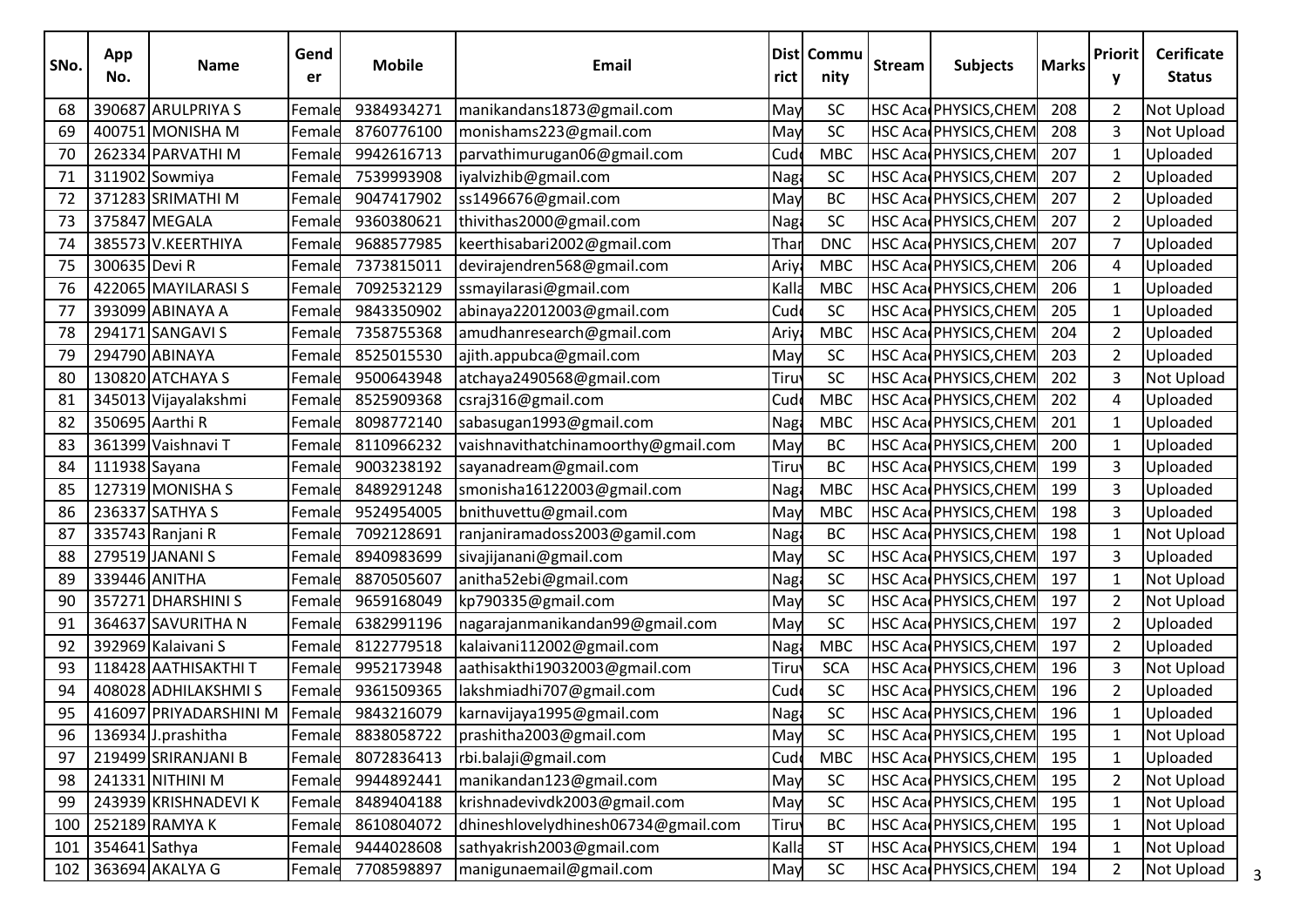| SNo. | App<br>No.     | <b>Name</b>             | Gend<br>er | <b>Mobile</b> | Email                           | rict  | Dist   Commu<br>nity | <b>Stream</b> | <b>Subjects</b>         | <b>Marks</b> | <b>Priorit</b><br>٧ | <b>Cerificate</b><br><b>Status</b> |
|------|----------------|-------------------------|------------|---------------|---------------------------------|-------|----------------------|---------------|-------------------------|--------------|---------------------|------------------------------------|
| 103  |                | 193263 Reshma           | Female     | 7598934707    | snkr.reshma@gmail.com           | Naga  | BC                   |               | HSC Aca PHYSICS, CHEM   | 193          | $\overline{2}$      | Uploaded                           |
| 104  |                | 281906 REENA P          | Female     | 8220228379    | sinehasineha061@gmail.com       | Tiru  | SC                   |               | HSC Aca PHYSICS, CHEM   | 193          | $\mathbf{1}$        | Uploaded                           |
| 105  |                | 408347 KALAIMATHI P     | Female     | 7094392641    | KALAIMATHI052003@GMAIL.COM      | Cud   | SC                   |               | HSC Aca PHYSICS, CHEM   | 193          | 1                   | Not Upload                         |
| 106  |                | 330348 Abinishiya S     | Female     | 7373654781    | abinishiyasakthivel19@gmail.com | Tiru  | SC                   |               | HSC Aca Physics, Chemis | 192          | $\overline{2}$      | Not Upload                         |
| 107  |                | 344497 Arivuselvi K     | Female     | 9150784917    | boomikak18@gmail.com            | Ariya | SC                   |               | HSC Aca Physics, Chemis | 192          | 1                   | Uploaded                           |
| 108  |                | 408441 DHARANI          | Female     | 8110021431    | madharani2003@gmail.com         | May   | SC                   |               | HSC Aca PHYSICS, CHEM   | 192          | $\overline{2}$      | Uploaded                           |
| 109  |                | 389918 ROSHINI B        | Female     | 9566389775    | roshini16102004@gmail.com       | Naga  | <b>SC</b>            |               | HSC Aca PHYSICS, CHEM   | 191          | 1                   | Not Upload                         |
| 110  |                | 275634 PAVITHRA P       | Female     | 9976385563    | balajip709@gmail.com            | Cud   | SC                   |               | HSC Aca PHYSICS, CHEM   | 190          | 1                   | Uploaded                           |
| 111  | 330947 Akila D |                         | Female     | 8220727528    | aarthi.dharmalingam99@gmail.com | May   | <b>MBC</b>           |               | HSC Aca PHYSICS, CHEM   | 190          | 6                   | Uploaded                           |
| 112  |                | 405239 SUVITHA M        | Female     | 8220871055    | suvithamanivasagam@gmail.com    | May   | SC                   |               | HSC Aca PHYSICS, CHEM   | 190          | 1                   | Uploaded                           |
| 113  |                | 413232 Sundravalli N    | Female     | 6383606846    | sundravalli2003@gmail.com       | May   | SC                   |               | HSC Aca PHYSICS, CHEM   | 190          | $\overline{2}$      | Not Upload                         |
| 114  | 335060 Divya K |                         | Female     | 7339176926    | praveengaja@gmail.com           | May   | <b>SC</b>            |               | HSC Aca PHYSICS, CHEM   | 189          | 1                   | Uploaded                           |
| 115  |                | 239174 ELAVENI A        | Female     | 7904470534    | elaveni2020a@gmail.com          | May   | SC                   |               | HSC Aca PHYSICS, CHEM   | 188          | 3                   | Uploaded                           |
| 116  |                | 344395 SINEKA K P       | Female     | 8610692207    | sineka10june2003@gmail.com      | May   | SC                   |               | HSC Aca PHYSICS, CHEM   | 188          | $\overline{2}$      | Uploaded                           |
| 117  | 404484 AARTHI  |                         | Female     | 9865858542    | aarthipraveena2003@gmail.com    | Nag   | SC                   |               | HSC Aca PHYSICS, CHEM   | 186          | 1                   | Not Upload                         |
| 118  |                | 415010 SANDHIYA R       | Female     | 9600202823    | sandhiyar090603@gmail.com       | May   | SC                   |               | HSC Aca PHYSICS, CHEM   | 186          | $\overline{2}$      | <b>Not Upload</b>                  |
| 119  |                | 227196 DHIVYA.A         | Female     | 9787095945    | KALAIYARASIVIJAYARAJA@gmail.com | Naga  | <b>MBC</b>           |               | HSC Aca PHYSICS, CHEM   | 185          | $\overline{2}$      | Uploaded                           |
| 120  |                | 229787 MEENA S          | Female     | 7339393400    | kskalaiselvan8080@gmail.com     | May   | SC                   |               | HSC Aca PHYSICS, CHEM   | 185          | $\overline{2}$      | Uploaded                           |
| 121  | 278094 KALKI V |                         | Female     | 9677691690    | kalkivelmurugan2020@gmail.com   | Cud   | SC                   |               | HSC Aca PHYSICS, CHEM   | 185          | 6                   | Uploaded                           |
| 122  |                | 292453 KARTHIKA DEVI S  | Female     | 8531095433    | KAAMASH123@GMAIL.COM            | Nag   | <b>BC</b>            |               | HSC Aca PHYSICS, CHEM   | 185          | 1                   | Not Upload                         |
| 123  |                | 312659 DHURGADEVI       | Female     | 9600673448    | rdhurgadevi2003@gmail.com       | May   | SC                   |               | HSC Aca PHYSICS, CHEM   | 185          | $\mathbf{1}$        | Uploaded                           |
| 124  |                | 402978 ISHWARYA M       | Female     | 7708246415    | mmoorthym21@gmail.com           | Naga  | <b>SC</b>            |               | HSC Aca PHYSICS, CHEM   | 185          | 1                   | Uploaded                           |
| 125  |                | 253527 BRUNTHA          | Female     | 9626714812    | BRUNTHA31072003@GMAIL.COM       | Naga  | SC                   |               | HSC Aca PHYSICS, CHEM   | 184          | 3                   | Uploaded                           |
| 126  |                | 270563 Abinaya K        | Female     | 7867058690    | mahalakshmiasokan@gmail.com     | Naga  | SC                   |               | HSC Aca PHYSICS, CHEM   | 184          | 3                   | Not Upload                         |
| 127  |                | 320891 S.sangeetha      | Female     | 7502813344    | ganeshbaskaran93@gmail.com      | May   | <b>MBC</b>           |               | HSC Aca PHYSICS, CHEM   | 184          | 1                   | Not Upload                         |
| 128  |                | 364265 AKSATHIYA G      | Female     | 7708270326    | sivaraman18061998@gmail.com     | May   | SC                   |               | HSC Aca PHYSICS, CHEM   | 184          | $\overline{2}$      | Not Upload                         |
| 129  |                | 389432 ARTHI G          | Female     | 8073101188    | drswethaindia@gmail.com         | Cud   | SC                   |               | HSC Aca PHYSICS, CHEM   | 184          | 1                   | Uploaded                           |
| 130  |                | 173865 VAISHNAVI R      | Female     | 8940612616    | rameshbca037@gmail.com          | May   | <b>BC</b>            |               | HSC Aca PHYSICS, CHEM   | 183          | $\mathbf{1}$        | Uploaded                           |
| 131  |                | 280254 Abinaya I        | Female     | 6374830480    | iabinayakomal@gmail.com         | May   | SC                   |               | HSC Aca PHYSICS, CHEM   | 183          | 2                   | Not Upload                         |
| 132  |                | 309014 ABIRAMI P        | Female     | 8489177570    | aakashdce2000@gmail.com         | May   | BC                   |               | HSC Aca PHYSICS, CHEM   | 183          | 2                   | Uploaded                           |
| 133  |                | 356476 KALAIPRIYA       | Female     | 9943197985    | kvkalaipriya2002@gmail.com      | May   | SC                   |               | HSC Aca Physics, Chemis | 183          | $\overline{2}$      | Not Upload                         |
| 134  |                | 392618 KARTHIKA V       | Female     | 9159108805    | karthikav7123@gmail.com         | May   | <b>SC</b>            |               | HSC Aca PHYSICS, CHEM   | 183          | $\mathbf{1}$        | Not Upload                         |
| 135  |                | 292578 MONISHA N        | Female     | 8248730035    | monishasumathi12@gmail.com      | Cud   | SC                   |               | HSC Aca PHYSICS, CHEM   | 182          | 2                   | Not Upload                         |
| 136  |                | 392221 Kaviya S         | Female     | 9003929176    | kaviya200ss@gmail.com           | Cud   | SC                   |               | HSC Aca PHYSICS, CHEM   | 182          | $\mathbf{1}$        | Uploaded                           |
| 137  |                | 355060 Priyadharshini R | Female     | 9360100717    | balamurugankpm91@gmail.com      | May   | <b>MBC</b>           |               | HSC Aca PHYSICS, CHEM   | 181          | 1                   | Not Upload                         |